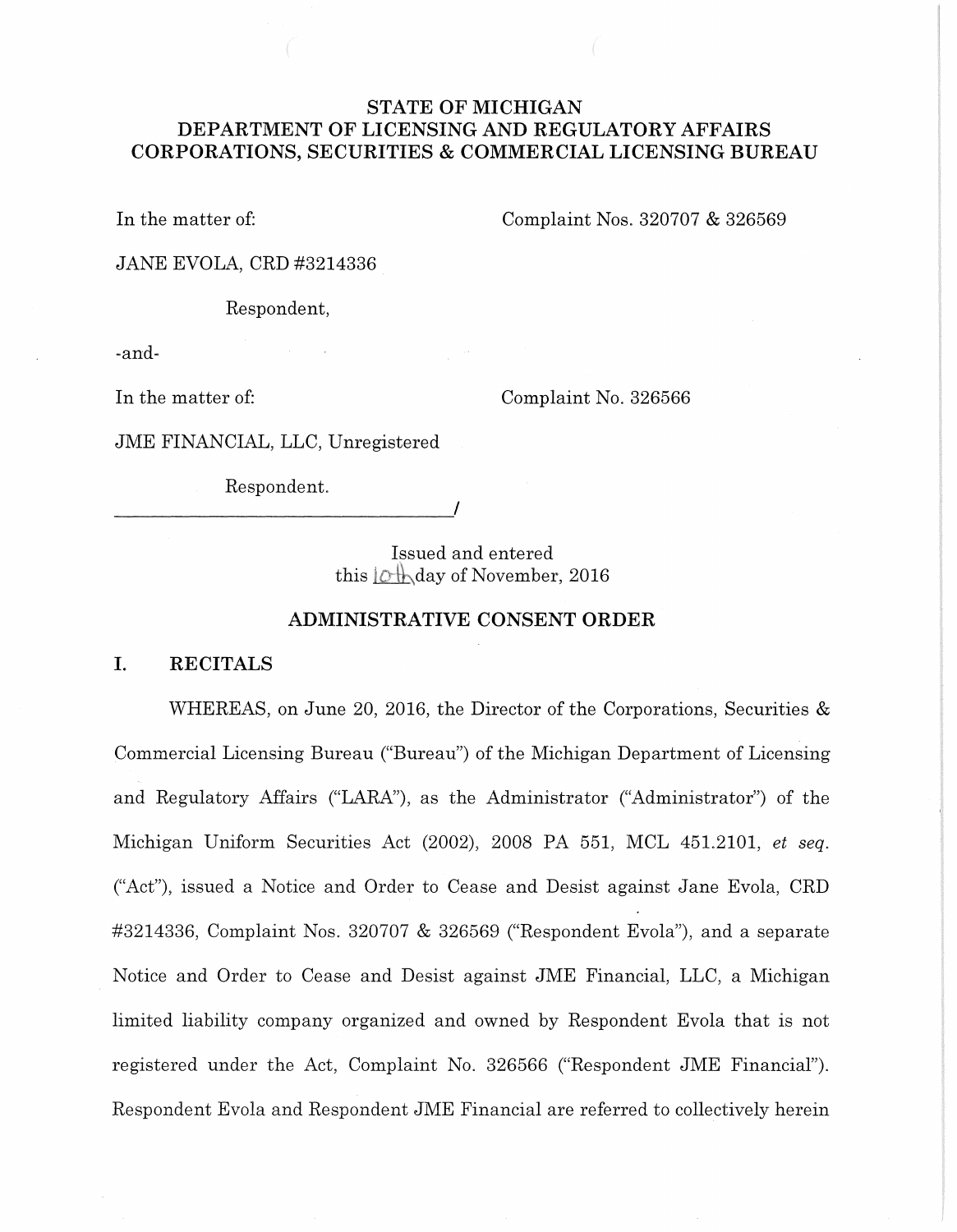as "Respondents"; Respondents and Bureau staff are referred to collectively herein as "the Parties"; and the two Notices and Orders to Cease and Desist issued against Respondents on June 20, 2016 are referred to collectively herein as the "C&D Orders."

WHEREAS, the C&D Orders ordered Respondents to immediately cease and desist from violating the Act, specifically sections  $401(1)$  and  $402(1)$  & (4) of the Act, MCL  $451.2401(1)$  and  $451.2402(1)$  & (4), and further notified Respondents that the Administrator intended to impose a civil fine against Respondents in the amount of \$10,000 each under MCL 451.2604(4)(a).

WHEREAS, the C&D Orders were immediately effective pursuant to MCL 451.2604(2); however, Respondents timely requested an administrative hearing on the C&D Orders under MCL 451.2604(2) & (3). Thereafter, Respondents waived the 15-day statutory requirement to schedule a hearing, and the Parties agreed to hold Respondents' hearing requests in abeyance and preserve Respondents' hearing rights while they discussed the possible resolution of this matter. Accordingly, Respondents' hearing requests remain outstanding and no administrative hearing has been scheduled to date (the "Outstanding Hearing Requests").

WHEREAS, the Parties have cooperated and negotiated in good faith to resolve this matter.

WHEREAS, as a result of their negotiations, the Parties have agreed to and recommend that the Administrator order a settlement of this matter pursuant to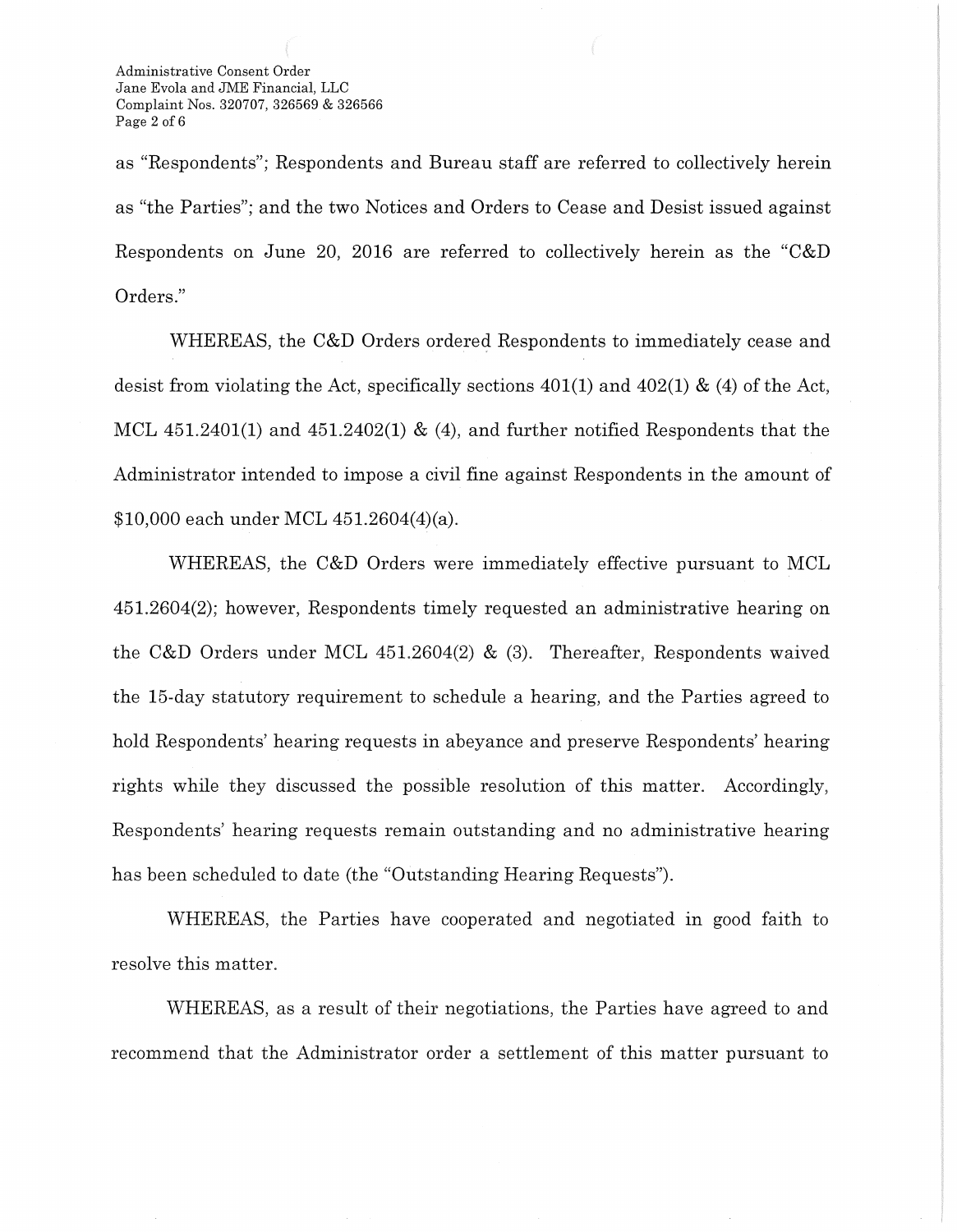Administrative Consent Order Jane Evola and JME Financial, LLC Complaint Nos. 320707, 326569 & 326566 Page 3 of 6

the terms and conditions set forth below, through the entry of an Administrative Consent Order.

#### II. **ORDER**

Based on the foregoing recitals and Respondents' consent to the entry of this Administrative Consent Order, the ADMINISTRATOR HEREBY ORDERS that:

1. Respondents shall pay to the Bureau a reduced civil fine in the amount of One Thousand and 00/100 Dollars (\$1,000.00) each, for a total fine of Two Thousand and 00/100 Dollars (\$2,000.00)(the "Civil Fine"), within sixty (60) days after the date of entry of this Administrative Consent Order. The Civil Fine payment shall be made via cashier's check or money order payable to the "State of Michigan," contain Respondents' identifying information (name and Complaint Nos. 320707 & 326569 [Respondent Evola] and Complaint No. 326566 [Respondent JME Financial]), and be mailed to:

Corporations, Securities & Commercial Licensing Bureau Final Order Monitoring- Securities & Audit Division P.O. Box 30018 Lansing, Michigan 48909

Respondents may pay the Civil Fine in installments, provided that the total amount due of \$2,000 is paid in full on or before the 60-day deadline.

2. If any portion of the Civil Fine is overdue for at least six (6) months, the Administrator may refer it to the Michigan Department of Treasury for collection action against Respondents. In addition, and consistent with Paragraph 9 below, the Administrator reserves the right to pursue any other action or proceeding permitted by law to enforce payment of the Civil Fine.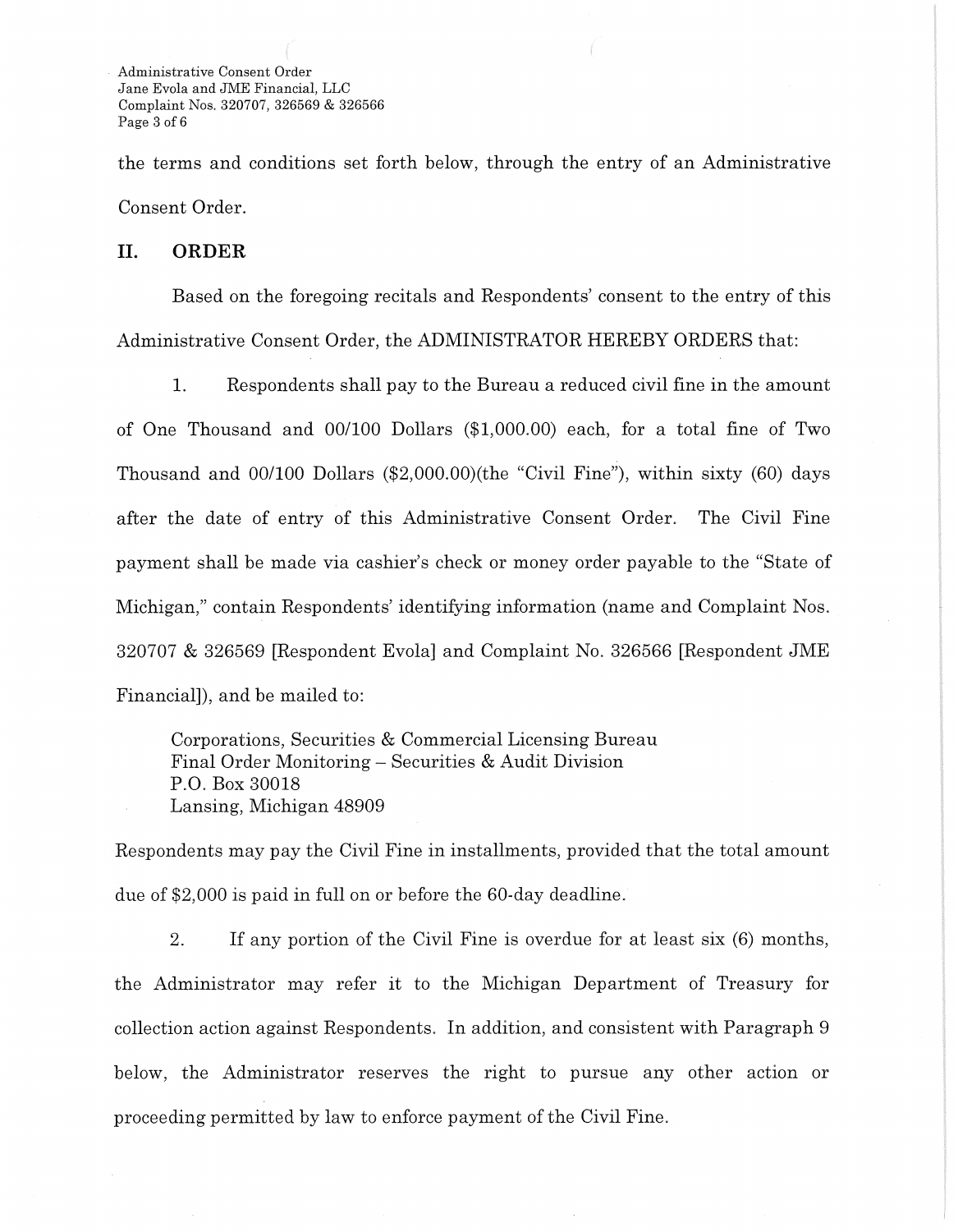Administrative Consent Order Jane Evola and JME Financial, LLC Complaint Nos. 320707, 326569 & 326566 Page 4 of 6

3. Respondents agree to comply with the Act in connection with all future conduct and activities, including but not limited to by ensuring that they are registered or exempt before effecting any securities transactions in Michigan and ensuring that any securities they offer or sell in Michigan are registered or exempt.

4. Respondents agree to comply with any reasonable investigative demands made by the Bureau in the future for purposes of ensuring compliance with this Administrative Consent Order and/or Michigan securities laws.

5. Respondents acknowledge and agree that they hereby withdraw their Outstanding Hearing Requests, and this Administrative Consent Order fully and finally resolves those requests.

6. The Bureau will report this Administrative Consent Order according to its standard procedures, namely: (a) through appropriate CRD/IARD regulator updates providing, *inter alia,* that this Administrative Consent Order fully resolved the C&D Orders and those Orders did not become final; and (b) by posting a copy of this Administrative Consent Order on the LARA/Bureau's website.

7. For purposes only of the matters resolved by this Administrative Consent Order, and pursuant to Securities and Exchange Commission ("SEC") Rule  $506(d)(2)(iii)$  of Regulation D, 17 CFR 230.506(d)(2)(iii), disqualification under SEC Rule  $506(d)(1)$  of Regulation D, 17 CFR 230.506(d)(1), should not arise as a consequence of this Administrative Consent Order. However, this does not limit the potential application of SEC Rule  $506(d)(1)$ , 17 CFR  $230.506(d)(1)$ , in any other respect.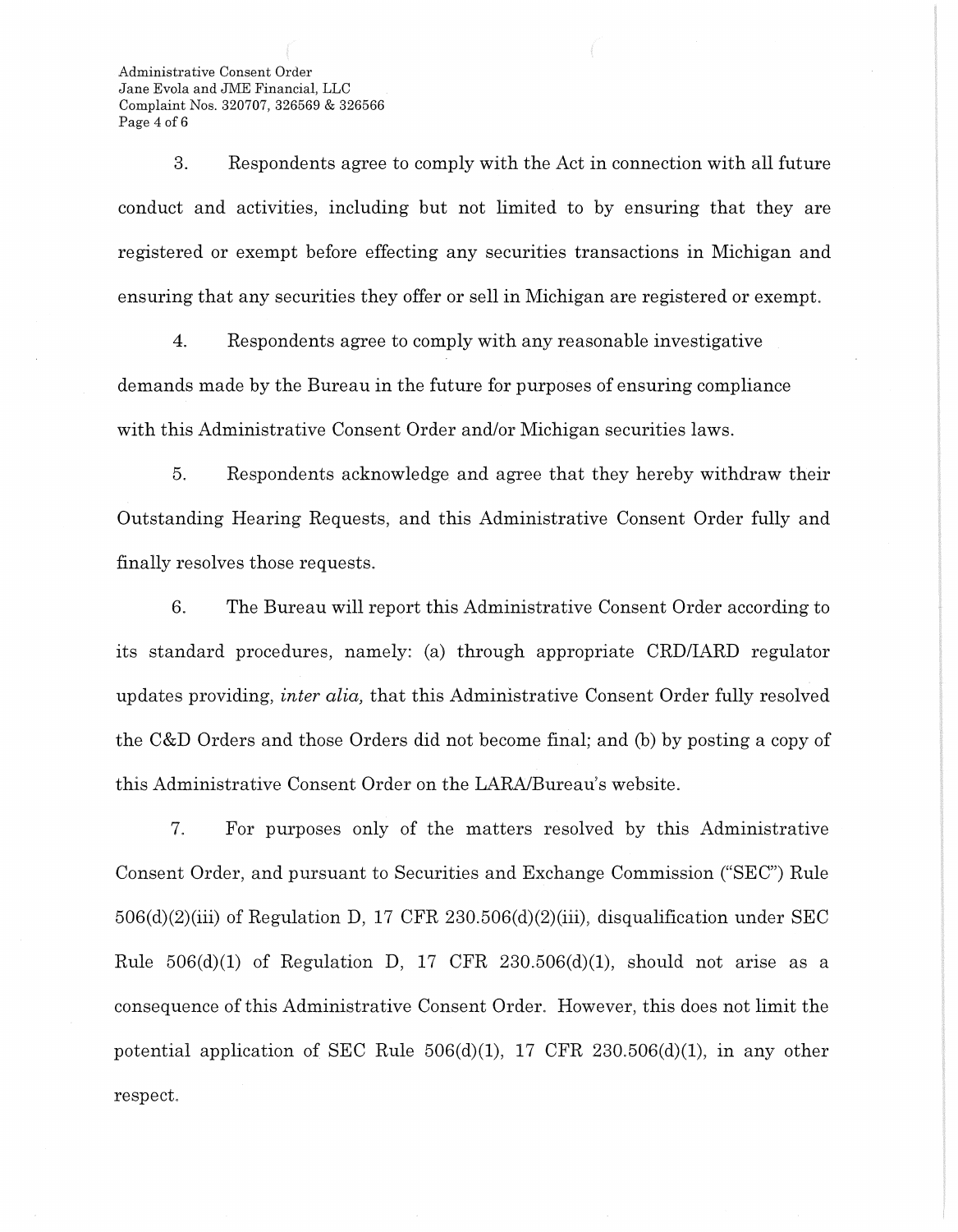Administrative Consent Order Jane Evola and JME Financial, LLC Complaint Nos. 320707, 326569 & 326566 Page 5 of 6

8. The Parties and Administrator acknowledge and agree that Respondents neither admit nor deny any wrongdoing in connection with this matter and consent to entry of this Administrative Consent Order only for the purpose of resolving the C&D Orders in an expeditious fashion that avoids the time and expense associated with an administrative hearing and any appeals therefrom. This Administrative Consent Order is admissible only in a proceeding to enforce its provisions or an administrative proceeding under the Act, but it is not admissible for any purpose in any other administrative, civil, or criminal proceeding.

9. The Parties acknowledge and agree that the Administrator retains the right to pursue any action or proceeding permitted by law to enforce the provisions of this Administrative Consent Order.

DEPARTMENT OF LICENSING AND REGULATORY AFFAIRS

By:

""

Julia Dale, Administrator and Director of the Corporations, Securities & Commercial Licensing Bureau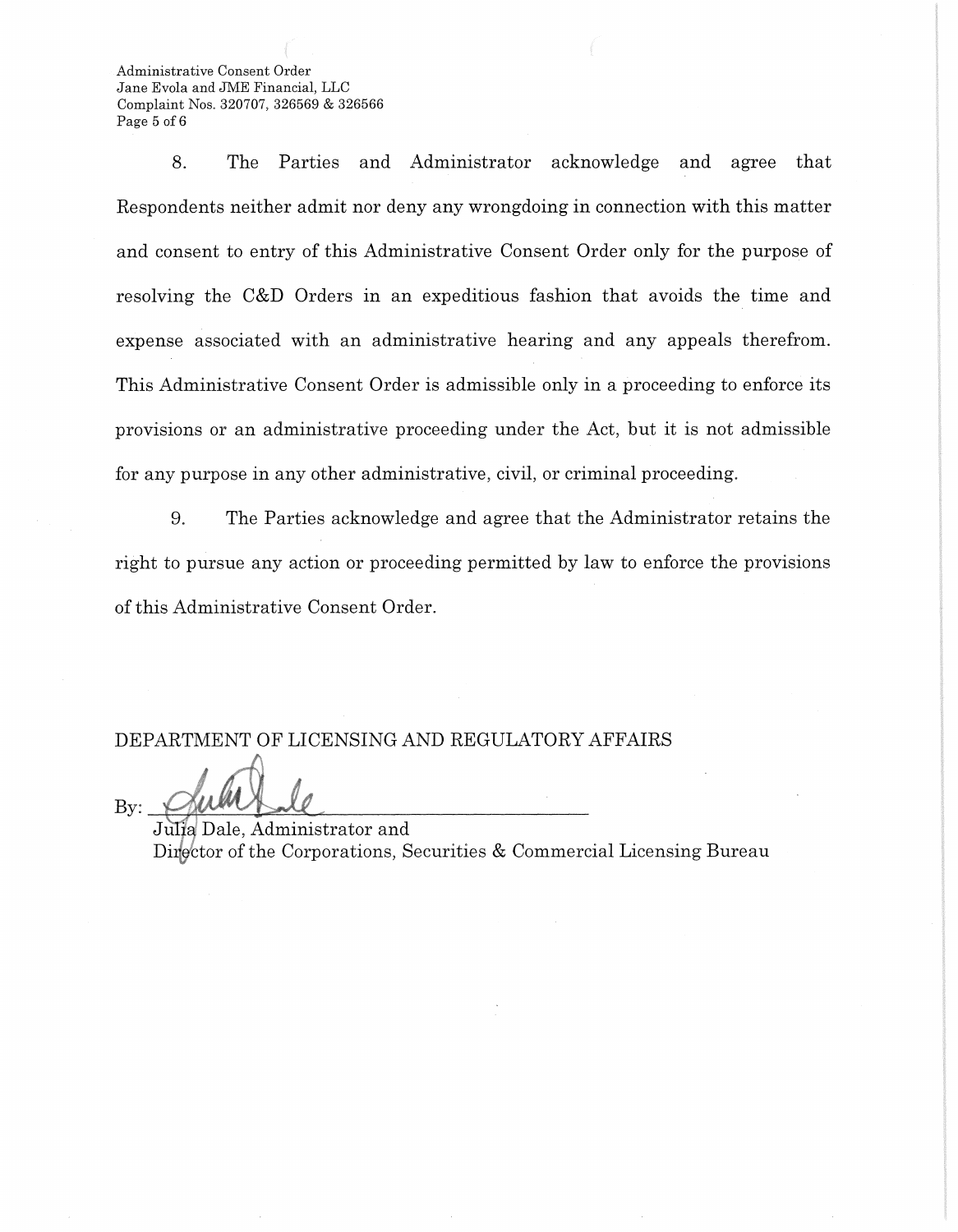Administrative Consent Order Jane Evola and JME Financial, LLC Complaint Nos. 320707, 326569 & 326566 Page 6 of 6

### III. CONSENT

We, Respondents Jane Evola and JME Financial, LLC, have read and understand the terms of this Administrative Consent Order, agree that the Administrator has jurisdiction and authority to enter this Order, and agree that this Order may be entered without any further notice to us. Upon entry of this Administrative Consent Order, we agree that it is final and binding and waive any right to a hearing and/or appeal of this Order and the C&D Orders under the Michigan Uniform Securities Act (2002), MCL 451.2101 *et seq.*, the rules promulgated under that Act or the predecessor Act, the Administrative Procedures Act of 1969, 1969 PA 306, MCL 24.201 *et seq.,* or other applicable law. We acknowledge and agree that we have consulted with or had ample opportunity to consult with legal counsel. of our choosing prior to consenting to this Administrative Consent Order, and that facsimile or electronical1y·transmitted signatures may be submitted in connection with this Order and shall be binding on such party to the same extent as an original signature. Our consent to the entry of this Administrative Consent Order is for purposes of resolving the C&D Orders only, and we neither admit nor deny any wrongdoing in connection with this matter.

Dated:

 $Dated: \frac{1}{4} \frac{1}{4} \frac{1}{20}$ 

',\ Signed: are Evola

JME Finanqial, LLC, Respondent

By: 1are M. Evol. Jan $\stackrel{.}{e}$ M. Evola  $\;$ 

Its: Ownet⁄& Sole Member

l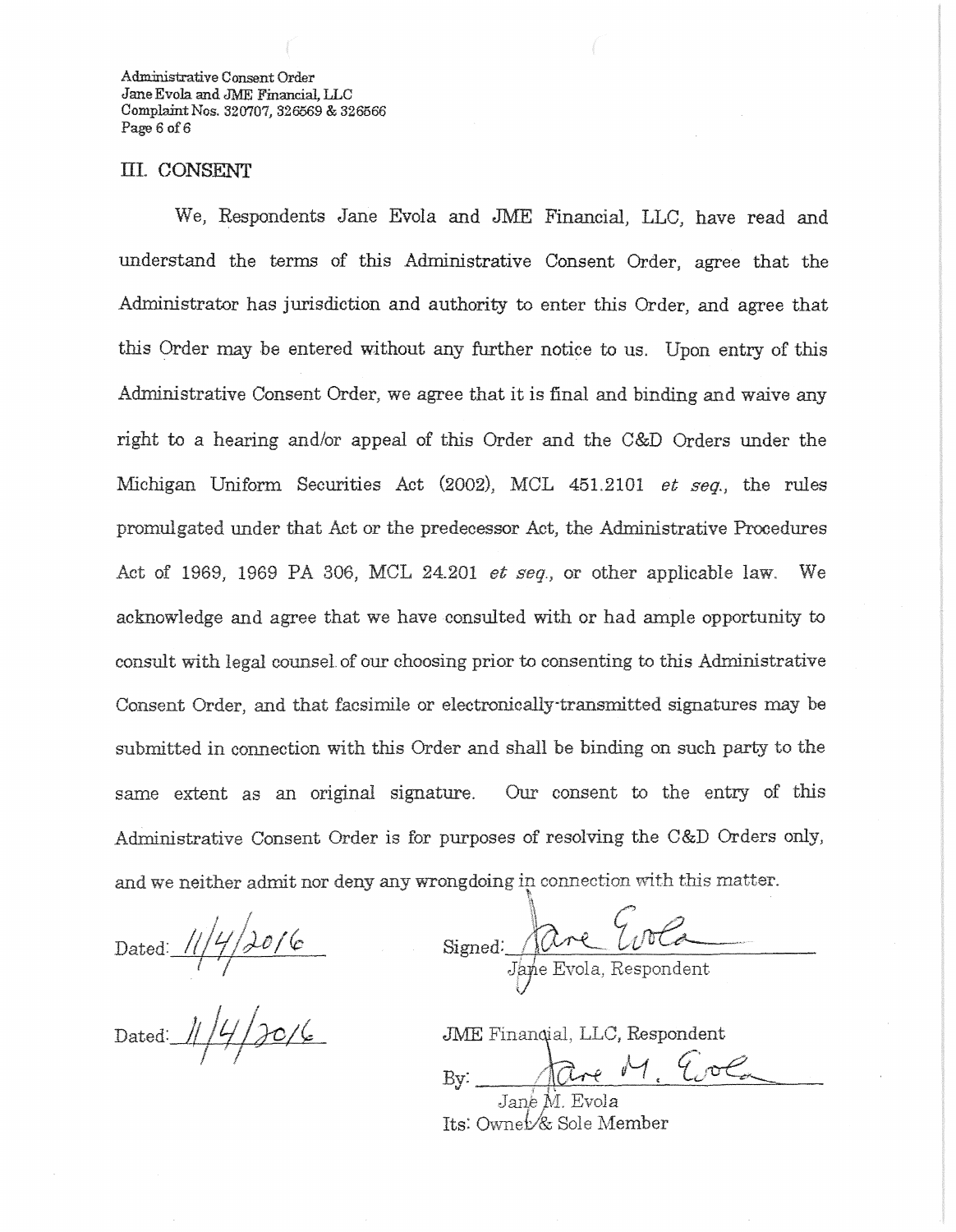# STATE OF MICHIGAN DEPARTMENT OF LICENSING AND REGULATORY AFFAIRS CORPORATIONS, SECURITIES & COMMERCIAL LICENSING BUREAU

In the Matter of:

Complaint No. 320707 & 326569

JANE EVOLA CRD#3214336

Respondent.

·Issued and 'entered This  $20$  day of June, 2016

# NOTICE AND ORDER TO CEASE AND DESIST

Julia Dale, the Director of the Corporations, Securities  $\&$  Commercial Licensing Bureau (the "Administrator"), pursuant to her statutory authority and responsibility to administer and enforce the Michigan Uniform Securities Act (2002), 2008 PA 551, as amended, ·MCL 45L2101 *et seq.* ("Securities Aet"), hereby orders Jane Evola ("Respondent") to cease and desist from acting as an umegistered agent for JME Financial, LLC, an umegistered broker-dealer, contrary to the Securities Act. Respondent is also notified of the opportunity to request a hearing in this matter.

# **I. BACKGROUND**

# A. **The Respondent**

1. Jane Evola (CRD#3214336) is an individual who resides in the State of Michigan. Ms. Evola was previously registered as a securities agent in Michigan through multiple broker-dealers at various times beginning in or around April of 1999 until in or around July of 2010. Ms. Evola has not been registered in any capacity pursuant to the Securities Act since on or around July 7, 2010.

# **B. Findings of Fact**

1. The Bureau conducted an investigation of Respondent's Activities.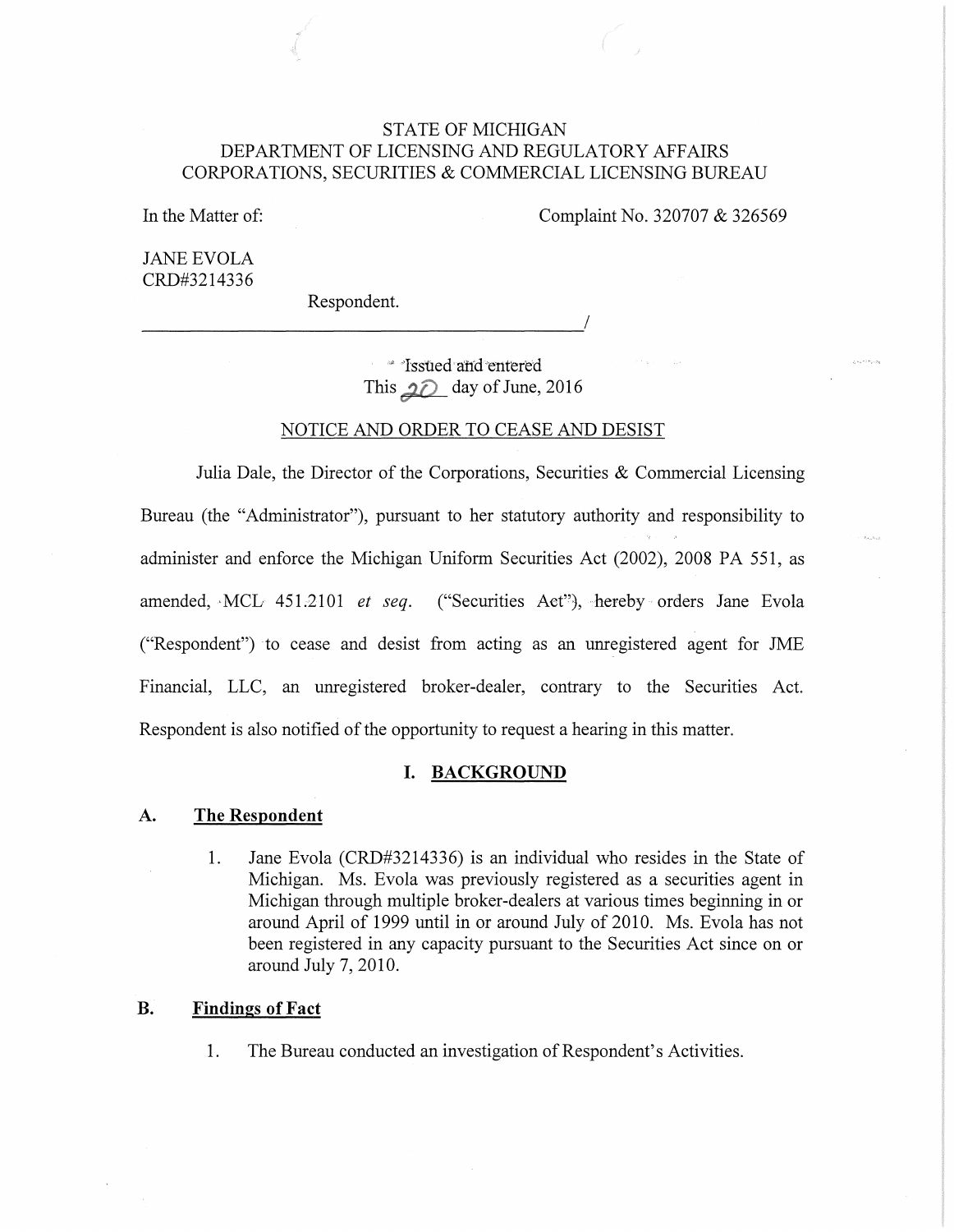- 2. The investigation developed evidence that Respondent, through JME Financial, LLC, effected seven (7) transactions in securities in the form of bonds on behalf of Diversified Energy Group, Inc., a Delaware corporation ("DEG Bonds") in October, November, and December of 2010. (See Exhibit 1, Notice & Order to Cease and Desist to JME •• Financial,  $\text{LLC}$ ; CN 326566).<sup>1</sup>
- 3. Respondent was not registered or exempt from registration as an agent pursuant to the Securities Act in Michigan for the seven sales made in October, November, and December of 2010.

#### fl.· RE'CEVANr'STATUTORY'PROVISIONS

1. Section 402(1) of the Securities Act, MCL 451.2402(1 ), states:

An individual shall not transact business in this state as an agent unless the individual is registered under this act as an agent or is exempt from registration as an agent under subsection (2).

2.  $\degree$  Section 503(1) of the Securities Act, MCL 451.2503(1): states:

In a civil action or administrative proceeding under this act, a person claiming an exemption, exception, preemption, or exclusion has the burden to prove the applicability of the exemption, exception, preemption, or exclusion.

# III. CONCLUSIONS OF LAW

1. Respondent Jane Evola acted as an agent for JME Financial, LLC in effecting the seven (7) sales of DEG Bond securities in October, November, and December of 2010 without the benefit of registration or a properlyclaimed exemption, in violation of section 402(1) of the Securities Act, MCL 451.2402(1).

#### IV. ORDER

IT IS THEREFORE ORDERED, pursuant to section 604 of the Securities Act, MCL 451.2604, that:

Notice & Order to Cease & Desist Jane Evola (CNs 320707 & 326569)

<sup>&</sup>lt;sup>1</sup> <sup>1</sup> The DEG Bonds were not registered pursuant to the Securities Act; however, they were sold in reliance on SEC Rule 506, 17 CFR 230.506 ("Rule 506"), a federal exemption from registration which preempts state securities registration laws to the extent an issuer complies with the Rule 506 requirements.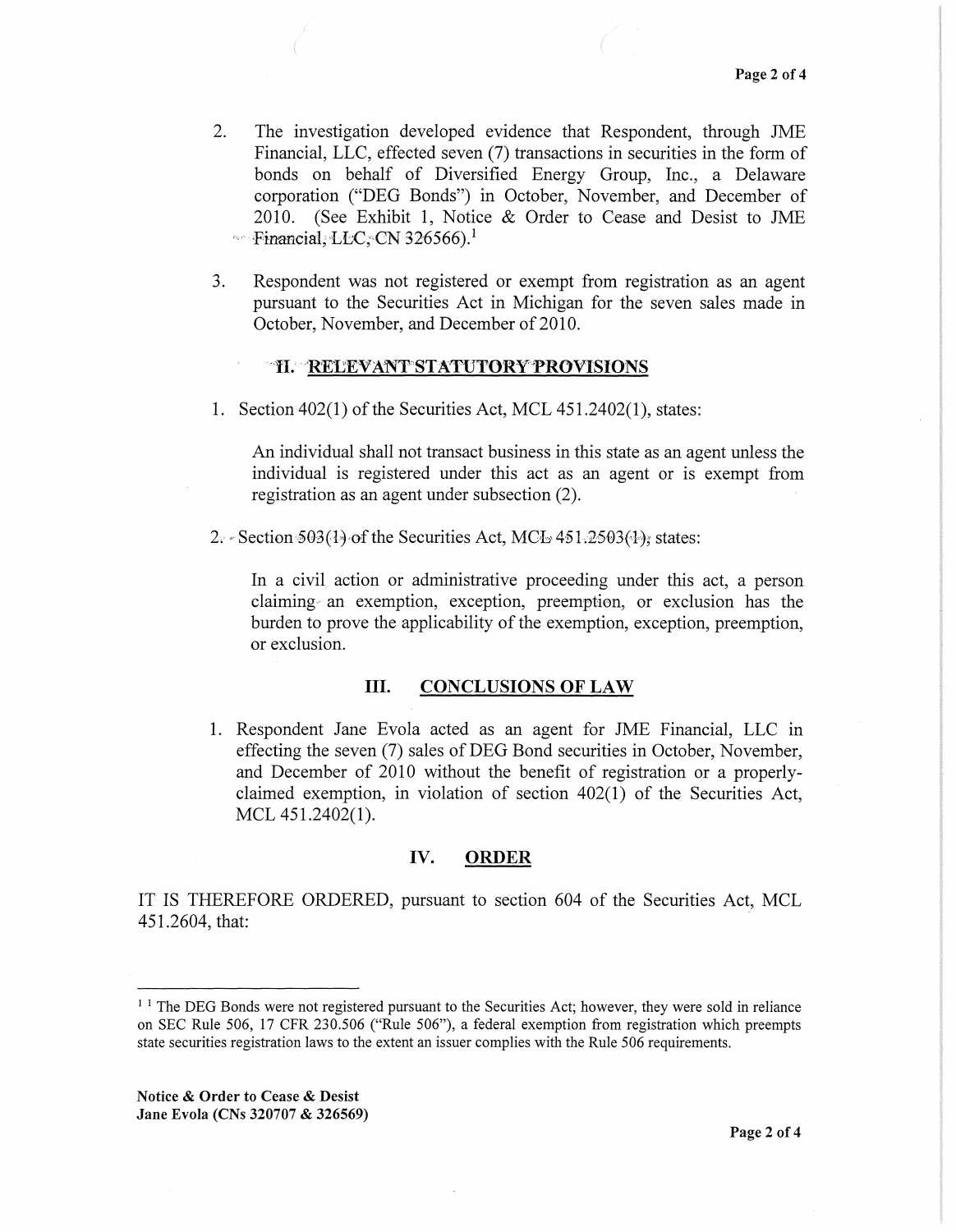- A. Respondent shall immediately CEASE AND DESIST from acting as an unregistered agent, contrary to the Securities Act.
- B. Pursuant to section 604(2) of the Securities Act, this Notice and Order to Cease and Desist is IMMEDIATELY EFFECTIVE.
- C. In her Final Order, the Administrator, under section 604(4) of the Securities Act, MCL 451.2604(4), intends to impose a civil fine of \$10,000.00 against Respondent.
- D. Pursuant to section 508 of the Securities Act, MCL 451.2508, a person that will fully violates the Securities Act, or an order issued under the Securities Act, is guilty of a felony punishable by imprisonment for not more than 10 years or a fine of not more than \$500,000.00 for each violation, or both. An individual convicted of violating a rule or order under this act may be fined, but shall not be imprisoned, if the individual did not have knowledge of the rule or order.

### V. NOTICE OF OPPORTUNITY FOR HEARING

Section 604-of the Securities Act, MCL  $451.2604$ , provides that Respondent has 30 days beginning with the first day after the date of service of this Notice and Order to Cease and Desist to submit a written request to the Administrator asking that this matter be scheduled for a hearing. If the Administrator receives a written request in a timely manner, the Administrator shall schedule a hearing within 15 days after receipt of the request. The written request for a hearing must be addressed to:

> Corporations, Securities & Commercial Licensing Bureau Regulatory Compliance Division P.O. Box 30018 Lansing, MI 48909

# VI. ORDER FINAL ABSENT HEARING REQUEST

A. Under section 604 of the Securities Act, MCL 451.2604, the Respondent's failure to submit a written request for a hearing to the Administrator within 30 days after the service date of this NOTICE AND ORDER TO CEASE AND DESIST shall result in this order becoming a FINAL ORDER by operation of law. The FINAL **ORDER** includes the imposition of the fines cited described in section IV.C., and the fine amounts set forth below will become due and payable to the Administrator within sixty (60) days after the date this order becomes final:

> $$10,000.00 - Jane Evola, under section 604 of the$ Securities Act, MCL 451.2604.

Notice & Order to Cease & Desist Jane Evola (CNs 320707 & 326569)